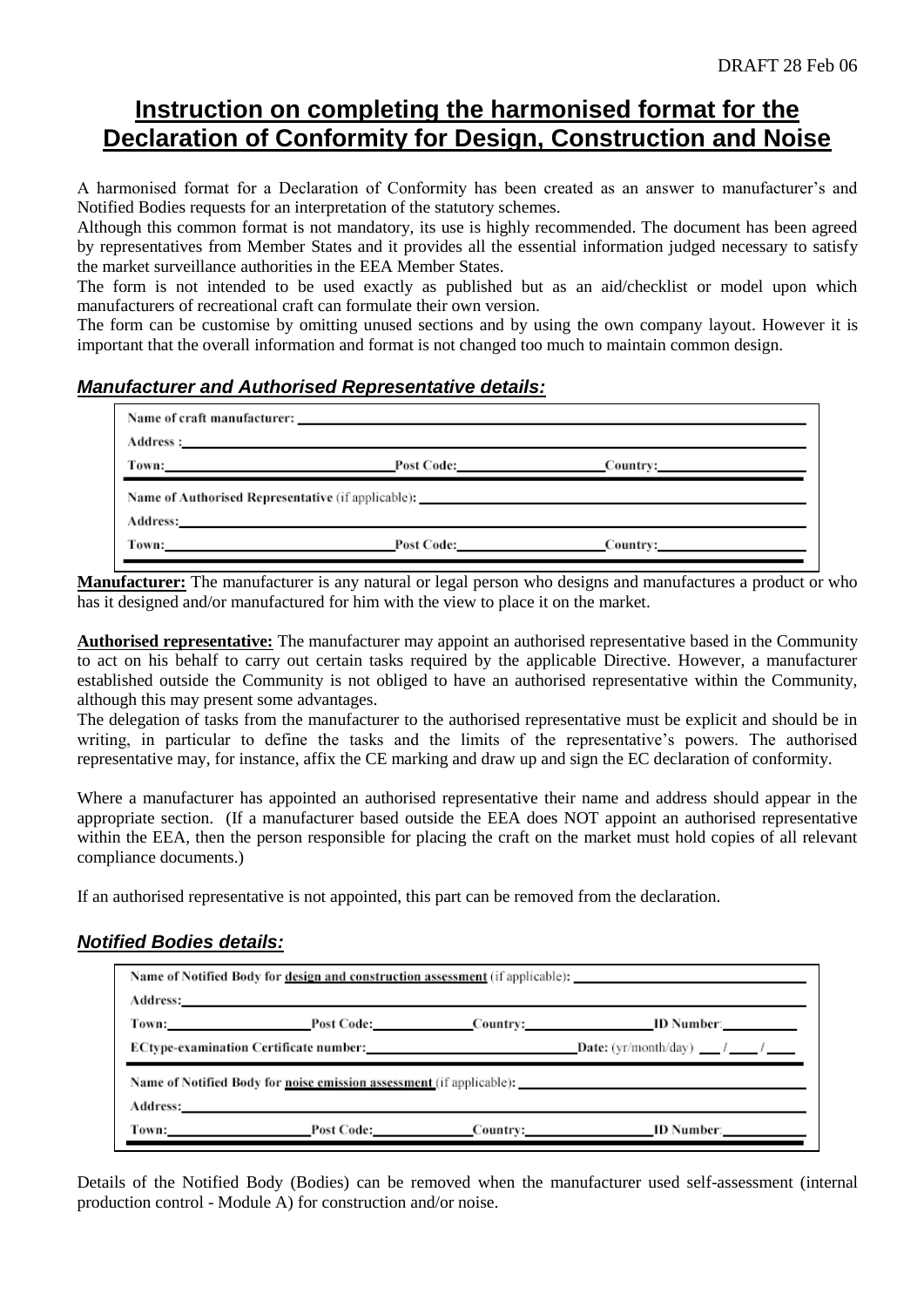If a Notified Body has intervened in the production phase, (that is if one of the following modules has been used Aa, B+C, B+D, B+F, G and H), its name, address and identification number should be stated.

In addition, the EC type-examination certificate number for the certificate issued by the Notified Body (in case of module B+C, B+D, B+F assessment) should be provided.

The Notified Bodies details can be removed when the boat builder installs a stern drive engine with integral exhaust or the craft is designed to be powered by an outboard engine, as the sound assessment is under the responsibility of the engine manufacturer.

#### *Module used:*

| Module used for construction assessment:    | $A \Box$ Aa $\Box$ B+C $\Box$ B+D $\Box$ B+E $\Box$ B+F $\Box$ G $\Box$ H |
|---------------------------------------------|---------------------------------------------------------------------------|
| Module used for noise emission assessment : | $\Box$ A $\Box$ Aa $\Box$ G $\Box$ H                                      |
| <b>Other Community Directives applied:</b>  |                                                                           |

The modules used for conformity assessment, in accordance with Article 8 of the Directive shall be indicated. Only one module may be applied for each assessment (construction and noise). Also other directive applied to the recreational craft shall be listed. If no other directives are applicable, this line can be removed.

## *Description of the craft:*

| <b>DESCRIPTION OF CRAFT</b>                                                                                                                | <b>Craft Identification Number</b>                                 |                                                                                                                                                                                                                                |  |
|--------------------------------------------------------------------------------------------------------------------------------------------|--------------------------------------------------------------------|--------------------------------------------------------------------------------------------------------------------------------------------------------------------------------------------------------------------------------|--|
| Brand name of the craft: example of the craft:                                                                                             |                                                                    | Type or number: the contract of the contract of the contract of the contract of the contract of the contract of the contract of the contract of the contract of the contract of the contract of the contract of the contract o |  |
| Type of craft:<br>$\Box$ sailboat<br>$\Box$ inflatable<br>other (specify):                                                                 | $\Box$ motorboat                                                   | Type of main Propulsion:<br><b>■</b> sails<br>petrol engine<br>electric motor<br>diesel engine<br>oars                                                                                                                         |  |
| Type of hull:<br>$\Box$ monohull<br>other (specify):                                                                                       | $\Box$ multihull                                                   | other (specific):<br>Type of engine:<br>$\Box$ inboard<br>outboard                                                                                                                                                             |  |
| <b>Construction material:</b><br>aluminium, aluminium alloys<br>steel, steel alloys<br>$other (specific)$ :<br>Maximum Design Category: A□ | plastic, fiber reinforced plastic<br>$\Box$ wood<br>В□<br>cП<br>D⊡ | $\Box$ z or sterndrive without integral exhaust<br>z or sterndrive with integral exhaust<br>other (specific):<br>Deck<br>$\Box$ partly decked<br><b>■ fully decked</b>                                                         |  |
| Engine power: Max. Recommended: kW,<br>Length of hull $L_n$ : ______ m Beam of hull $B_n$ : ____ m Draught T: ____ m                       | Installed: kW (if applicable)                                      | $\Box$ open<br>other (specify):                                                                                                                                                                                                |  |

The description of the craft should contain the above stated information. Maximum recommended engine power is the maximum engine power recommended by the craft manufacturer. The installed engine power refers to the power of the engine that is actually installed. In case of outboard powered boats, this may not be applicable and can be removed. Length, beam and draught of hull should be measured in accordance with the harmonised standard "Principal data" (EN ISO 8666). The maximum draught Tmax shall be used. Tick boxes or items which are not applicable can be removed.

## *The Declaration:*

| This declaration of conformity is issued under the sole responsibility of the manufacturer. I declare on behalf of the craft manufacturer that the craft<br>mentioned above complies with all applicable essential requirements in the way specified (and is in conformity with the type for which above mentioned EC<br>type examination certificate has been issued) – delete text between brackets if no EC type examination certificate has been issued. |                                                    |  |  |
|--------------------------------------------------------------------------------------------------------------------------------------------------------------------------------------------------------------------------------------------------------------------------------------------------------------------------------------------------------------------------------------------------------------------------------------------------------------|----------------------------------------------------|--|--|
| Name and function:<br>(identification of the person empowered to sign on behalf of the<br>manufacturer or his authorised representative)                                                                                                                                                                                                                                                                                                                     | Signature and title:<br>(or an equivalent marking) |  |  |
|                                                                                                                                                                                                                                                                                                                                                                                                                                                              |                                                    |  |  |

The Declaration of Conformity must identify the person empowered to sign on behalf of the manufacturer of the craft together with clarification of signature and the position held by that person. In the case where the